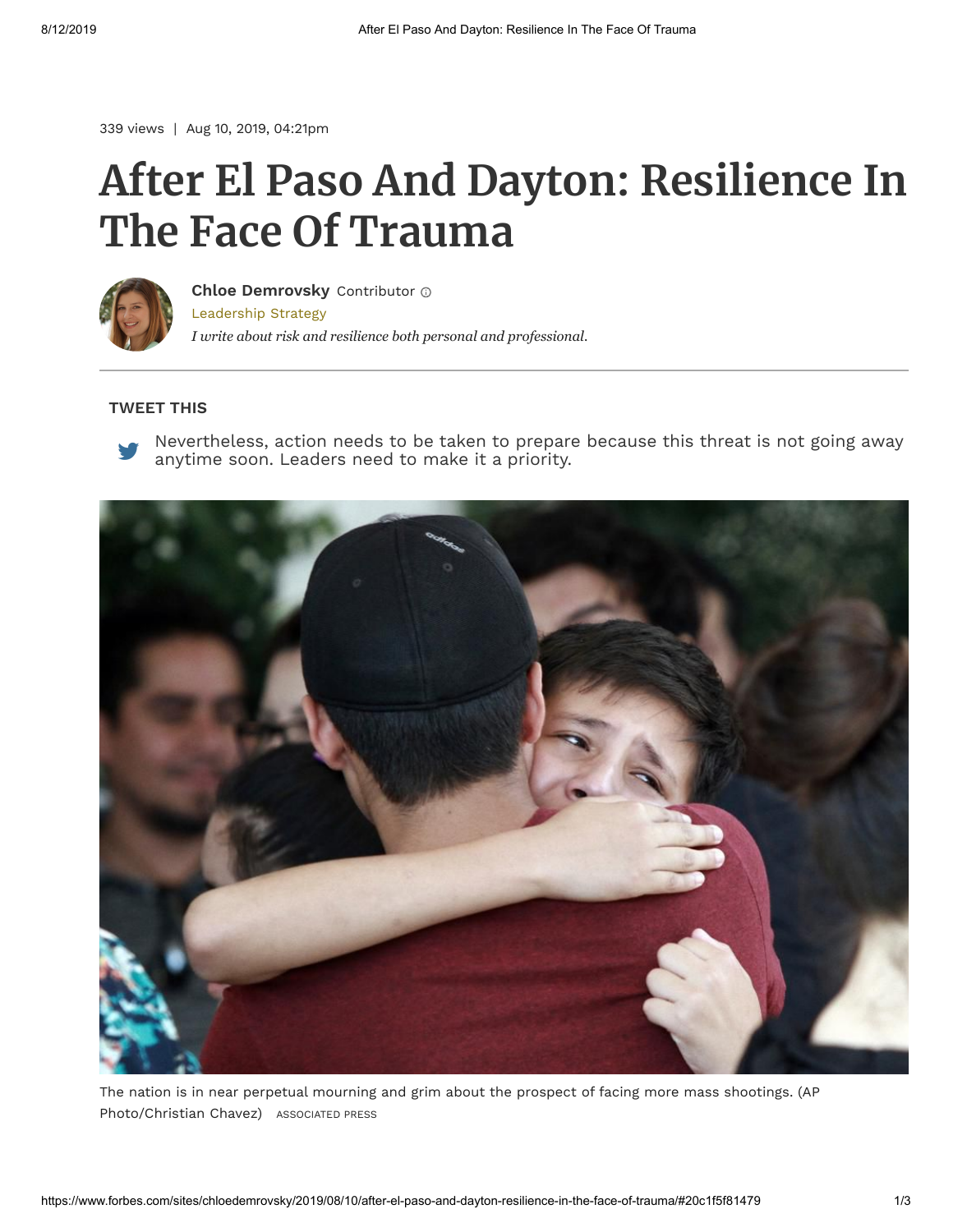## 8/12/2019 After El Paso And Dayton: Resilience In The Face Of Trauma

One week ago, America yet again faced tragedy as gunmen in two unrelated incidents shot into crowds at a Walmart store in El Paso, Texas and an active nightlife area in Dayton, Ohio. The combined death toll stands at 31. The nation is in near perpetual mourning and grim about the prospect of facing more mass shootings. Terrorism, whether domestic or international, has a broad effect on our collective wellbeing that extends far beyond the immediate tragedy. Constant vigilance takes energy and can have effects that are difficult to measure. This unease can cause widespread panic as was observed when [motorcycles backfired in Times Square](https://www.cnn.com/2019/08/07/us/times-square-gunshot-backfire-stampede-trnd/index.html) this week and the crowd reacted a though it was another active shooter.

We are left with a sense of unease and a need to respond to something that feels intangible. While we may not know the exact nature of the threat or how or when it will manifest, we can and should prepare for the potential effects. We can talk to our families, our friends, our employees, our colleagues about how they are feeling and what they are doing to prepare for events like these. How does it affect us? How does it affect business and performance at work? Is your team carrying fears for their personal safety that they might not even want to acknowledge in the workplace?

Strong leadership will be required to address this traumatic topic in a caring and meaningful way. To help prepare, every kind of organization needs to have an emergency action plan for how to address active shooter terrorism and other forms of workplace violence. The protection of employees, customers and other stakeholders needs to be at the center of any plan and this must be reinforced through a comprehensive, sensitive and effective awareness and training program. The plan must also take into account the regulatory environment and should include a mechanism for coordination with public agencies that would be involved such as the police and fire departments.

Specific plans will vary greatly among different types of entities, because a stadium or airport faces a very different type of threat environment from an office building or a university. There are many resources out there to support this work for organizations of all types and sizes including from the [Department of Homeland Security](https://www.dhs.gov/securing-soft-targets-and-crowded-places) and the [Occupational Health and Safety Administration.](https://www.osha.gov/SLTC/workplaceviolence/) Leaders need to be thoughtful to choose the right mix of best practices and customization to fit their own unique circumstances.